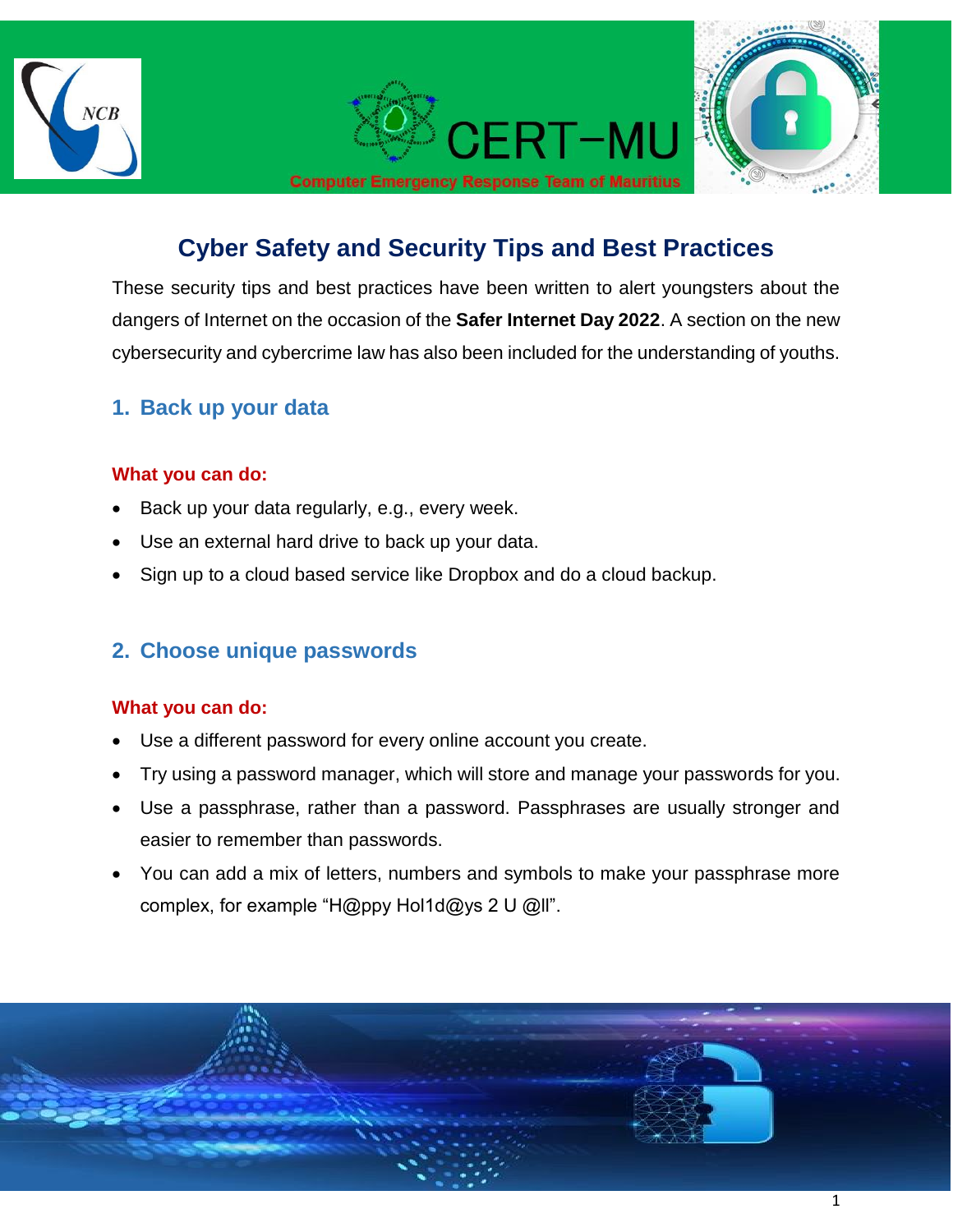

### **3. Keep your devices and your apps up-to-date**

#### **What you can do:**

- Keep the software for your devices and apps up-to-date.
- Set your system preferences to update them automatically.
- Remove any apps you do not use any more from your devices.

### **4. Turn on two-factor authentication**

#### **What you can do:**

- Turn on two-factor authentication for your important accounts, such as your email and social media accounts.
- If several types are available, choose the option that is not SMS, as SMS is less secure. Still, using SMS as your second factor is still much safer than not using 2FA.

### **5. Avoid sensitive transactions on free Wi-Fi**

#### **What you can do:**

- Avoid doing online shopping or internet banking on free Wi-Fi or an unsecure network.
- If you need to check your email, make sure you have two-factor authentication set up first.
- Use your own device where possible, not someone else's.

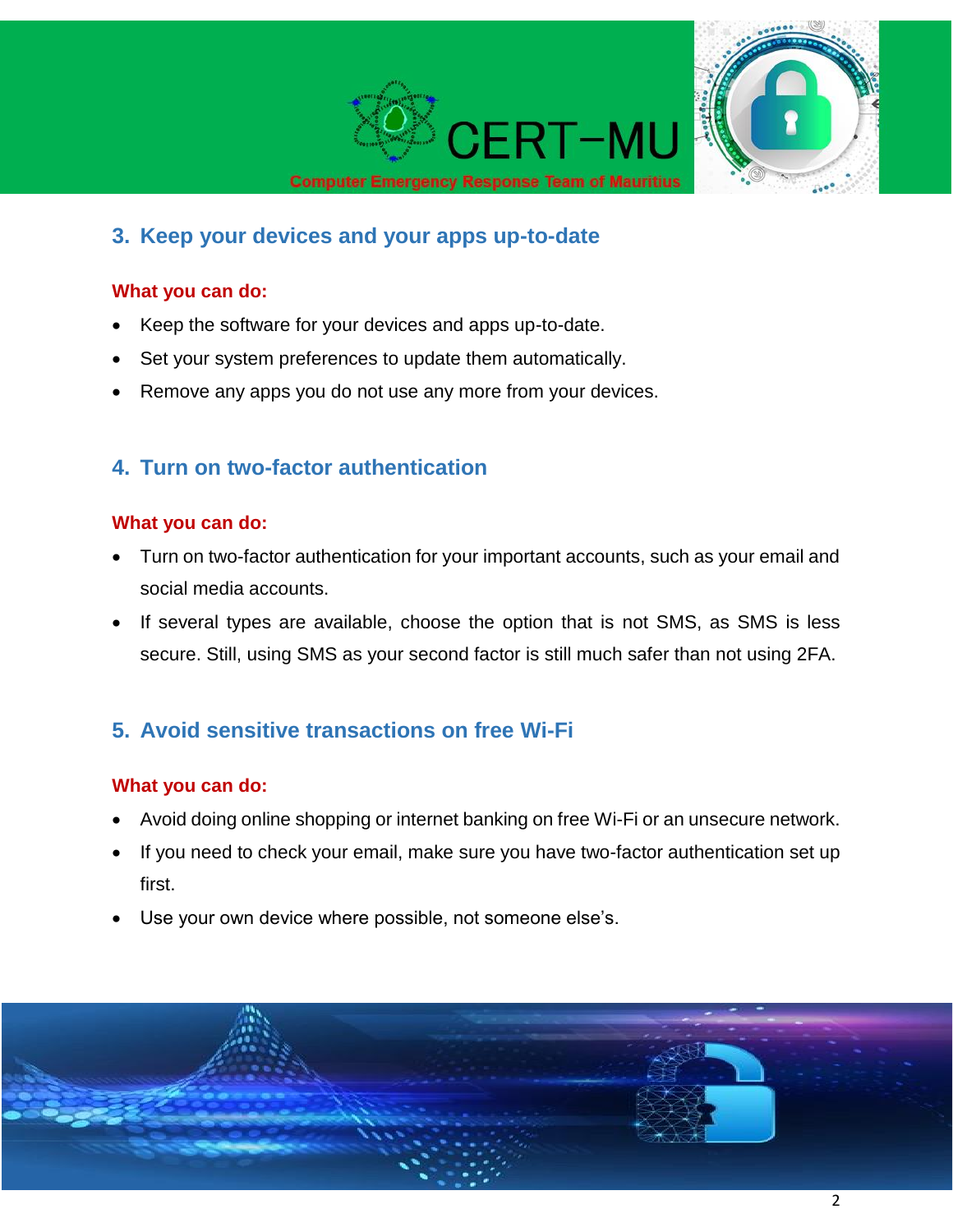

# **6. Install an antivirus and scan for viruses regularly**

#### **What you can do:**

- Install an antivirus program on your computer.
- Run it regularly and clean up any viruses it identifies.

### **7. Be smart about social media**

#### **What you can do:**

- Check the privacy controls on your social media accounts. Set them so only your friends and family can see your full details.
- Do not put too much personal information on your social media accounts.
- Remember our tip about passwords. If you share pictures of your pet on Facebook, make sure you are not also using your pet's name as your password.

# **8. Limit the personal information you give out online**

#### **What you can do:**

- Stop and check before you give out any personal information.
- Make sure you know how the companies you deal with will contact you, and know what kind of information they will ask you for. For example, a bank will never email you with links to online banking and ask you to login.
- If you are not sure why you are being asked for information, call the company directly to check what they want it for.

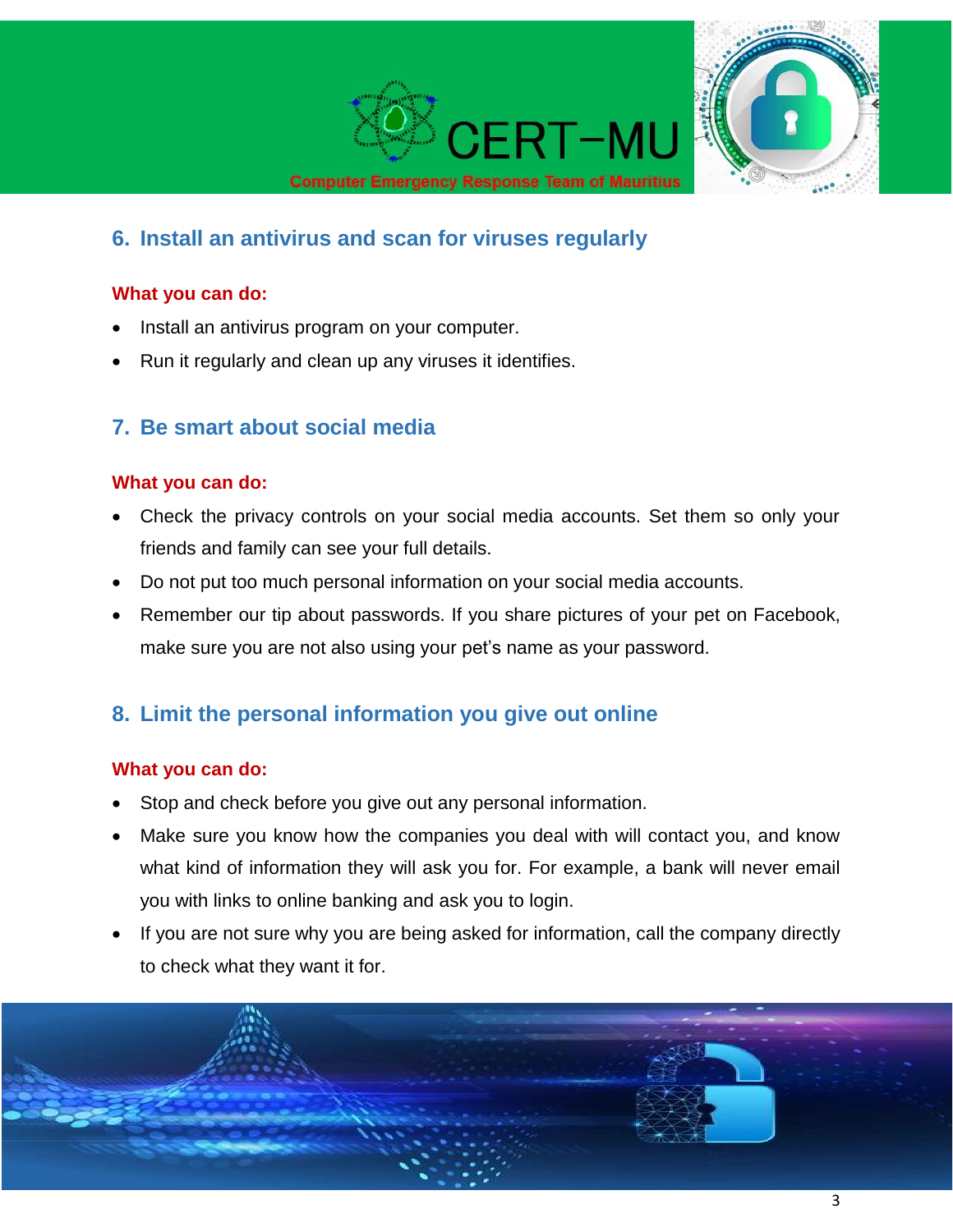

# **What the youth should know about the new law?**

### **The Cybersecurity and Cybercrime Act 2021**

The Cybersecurity and Cybercrime Act 2021 caters for cybercrime targeting youngsters such as misuse of fake profiles, cyberbullying, cyber extortion, revenge pornography, amongst others. You being a youngster should be aware of the implications of doing wrong acts:

### **1. Misuse of fake profiles**

**Example:** If you use a fake profile on Facebook, TikTok, Instagram or other social media to post derogative comments in the name of your friends or share their pictures to humiliate them, you could be liable to prosecution under **Section 16 of the Act.**

# **2. Cyberbullying**

**Example:** If you use social media such as Facebook, TikTok, Telegram or Instagram to repeatedly instigate others to comment negatively on your friends' photos in order to shame them, both you and your friends could be liable to prosecution under **Section 17 of the Act**.

# **3. Cyber extortion**

**Example:** If you use social media such as Facebook, TikTok, WhatApp, Telegram or Instagram to trick others into sending you nude photos of themselves and then blackmail them for money, you could be liable to prosecution under **Section 18 of the Act.**